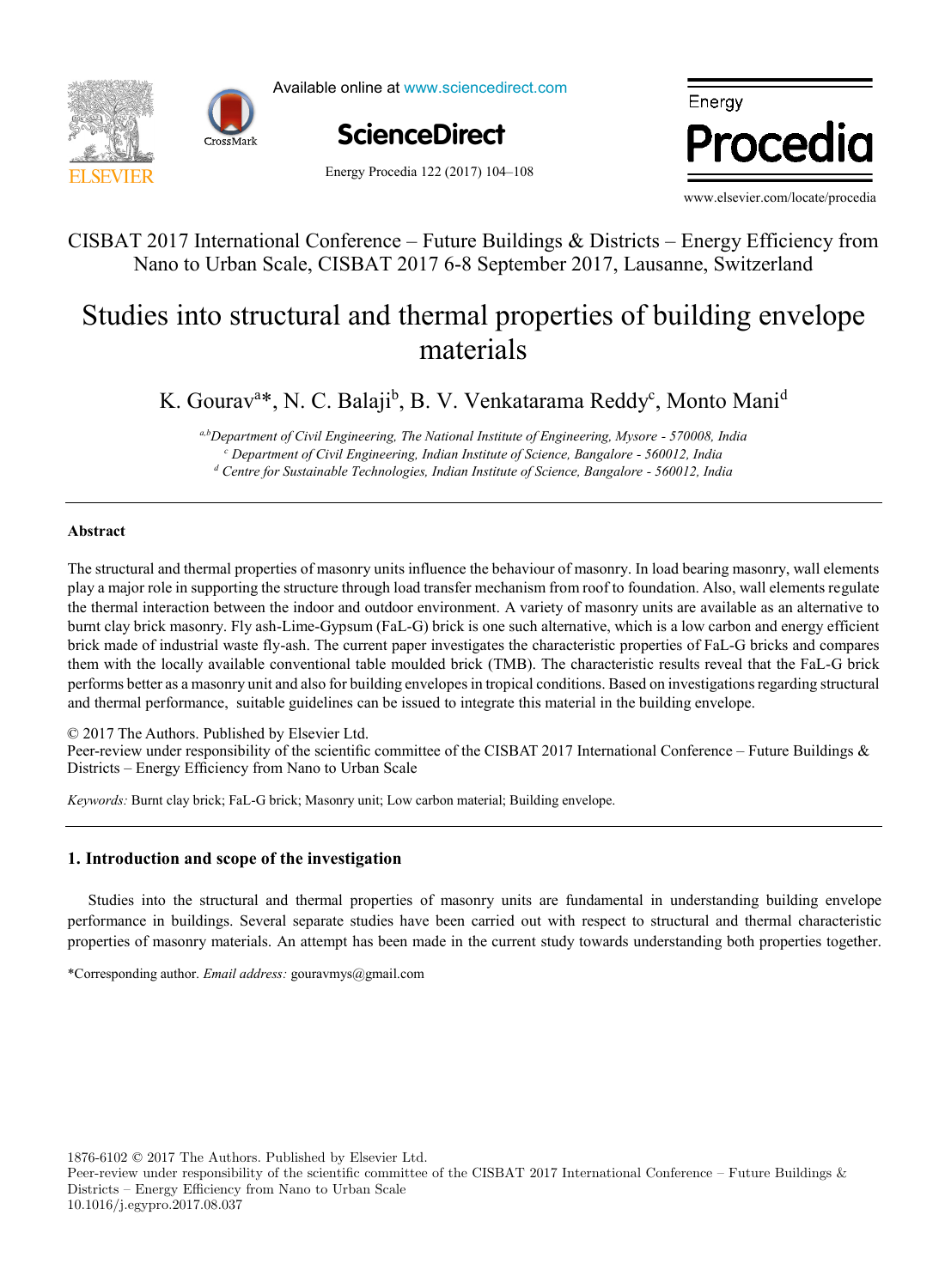The objective of the current project is to study the structural and thermal properties of two masonry units, viz. table moulded bricks and Flyash blocks, and to compare their performance.

| Nomenclature                                               |                                                                                                                                                         |  |
|------------------------------------------------------------|---------------------------------------------------------------------------------------------------------------------------------------------------------|--|
| $\gamma$<br>Cp<br>$\mathbf C$<br>$\mathbf k$<br><b>TMB</b> | Density<br>Specific heat capacity<br><b>Thermal Mass</b><br>Thermal conductivity in $W/(m K)$<br>FaL-G Fly ash-Lime-Gypsum brick<br>Table moulded brick |  |

#### **2. Methodology**

### *2.1. Selection of materials*

The main objective is to study the structural and thermal properties of the masonry units (building envelope materials). This was necessitated by choosing a low and high embodied energy masonry material. Table 1 shows the material selected for the study, as shown in the studies of Balaji et.al. [1].

|  |  | Table 1. Selection of building envelope materials |  |  |
|--|--|---------------------------------------------------|--|--|
|--|--|---------------------------------------------------|--|--|

| Particulars               | Designation | Material selection criteria   |
|---------------------------|-------------|-------------------------------|
| Table Moulded Brick       | TMR         | High embodied energy material |
| Fly ash-Lime-Gypsum Brick | FaL-G       | Low embodied energy material  |

Fly ash bricks are made from a combination of fly ash, sand, lime, and gypsum in proportions and compacted design for the requisite structural performance. Fly ash is a waste product from coal based thermal power plants. India produces about 170 million tons of fly ash with only 67.63 percent of fly ash being utilized [2]. Fly ash is being used in the construction industry for making bricks and other applications. Venkatarama Reddy  $\&$  Gourav [3] extensively studied the structural and durability characteristics of fly ash bricks.



Fig. 1. (a) Fly ash bricks (FaL-G) and (b) Table moulded bricks (TMB)

In the current study, compressed stabilized fly ash bricks of size  $230 \times 100 \times 75$  mm, with a proportion of fly ash and sand (0.35 fly ash : 0.65 sand, by weight) + 10.5% lime + 2% gypsum (mineral), and with a dry density of 1.65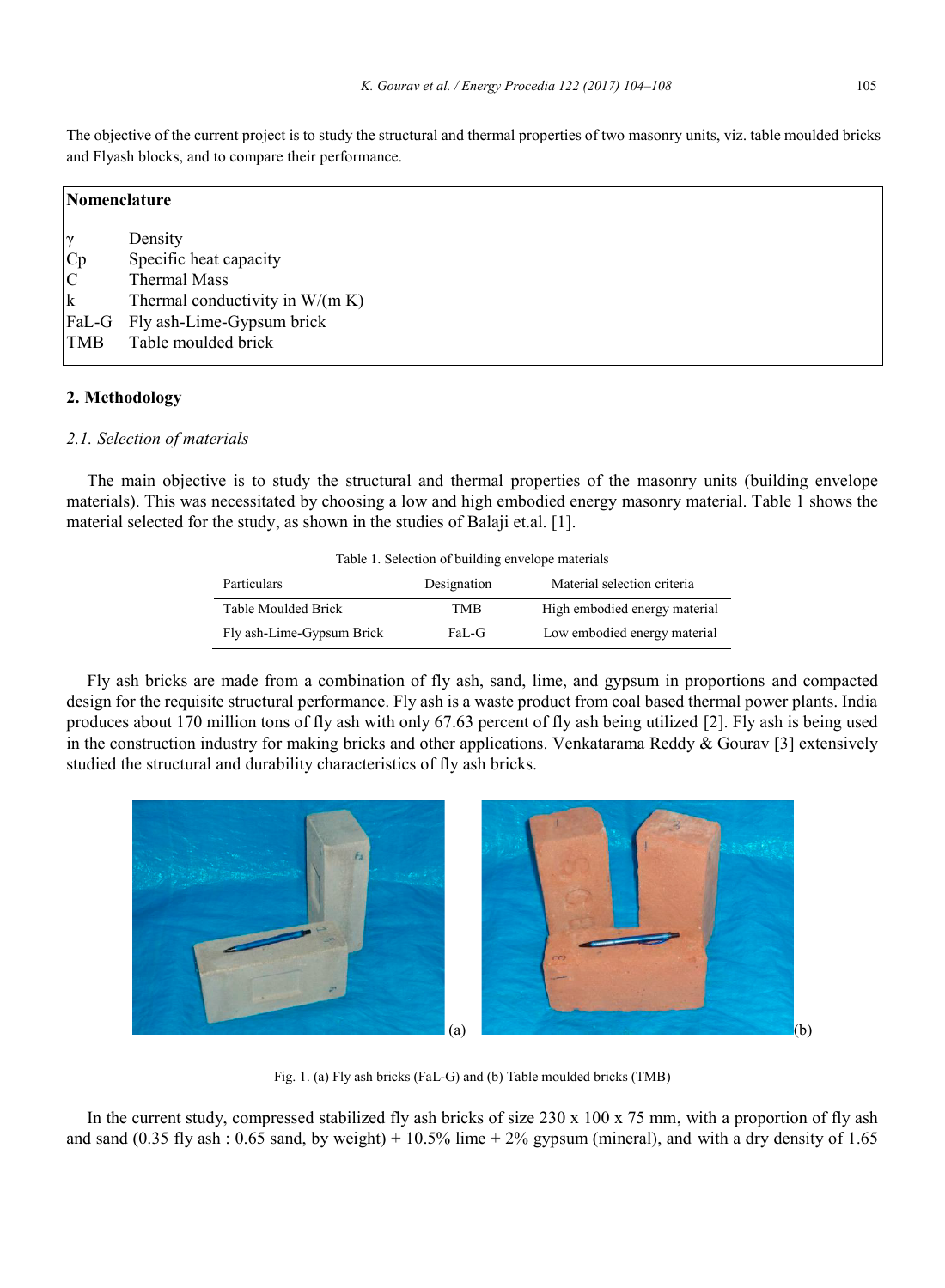g/cc were used; Locally available Table moulded burnt clay bricks were used. Fig. 1 (a) and (b) show the Fly-ash (FaL-G) and Table moulded bricks used in the study.

#### *2.2. Testing methods*

Masonry units were tested for structural and thermal performance. Structural performance such as compressive strength, water absorption and initial rate of absorption were performed following the procedure outlined in IS 3495 - Part I (1992), IS 3495 - Part II (1992) and ASTM C67 (1994) code respectively [4, 5].

Thermal performance parameters such as specific heat capacity defined as ― "quantity of heat required to provide a unit temperature change to a unit mass of material" [6], were obtained using Differential Scanning Calorimetry (DSC) thermal analysis. A thermal conductivity test was performed using a quick thermal conductivity meter QTM-500 instrument (Fig. 2) from Kyoto Electronics Manufacturing Company Ltd, used for measuring thermal conductivity values of building materials. The QTM-500 Instrument used for measuring the thermal conductivity has a limiting measuring range of 0.023 W/ (m K) to 12 W/ (m K) with a precision and reproducibility of  $\pm$  5% and  $\pm$  3% on reading values respectively. The minimum sample size required for testing is  $100 \times 50 \times 20$  mm thickness [7]. Thermal conductivity of materials was tested at room temperature and at completely saturated conditions using QTM-500. Thermal mass can be defined as the ― "product of the specific heat capacity and density of material"; its SI unit is kJ/K m<sup>2</sup>. In actual conditions, the hygroscopic property of a building masonry element also influences its thermal performance [1]. This is however not within the scope of the current study. The interaction between the microstructure and its hygroscopic propagation and storage is complex and difficult to regulate. Further, given the fact that the microstructure of building materials is difficult to replicate, such studies are difficult to be made repeatable with consistency for scientific study and investigation.

The surface porosity was determined using the image analysis software (ImageJ) from the SEM images. The FEI Environmental Scanning Electron Microscope (ESEM) Quanta 200 was used to capture the SEM images. ESEM Quanta has the capacity for operation at high vacuum as well as under environmental conditions (with water vapour); in addition it is equipped with a standard secondary (Everhart - Thorley) and solid state backscatter detector. Imaging samples were placed on the aluminium holder using double sided conductive carbon tape. To prevent charging, the sample was coated with a 10 nm thin layer of gold using a gold sputter.



Fig. 2. Quick Thermal Conductivity Meter (QTM-500) for measuring thermal conductivity.

#### **3. Results**

#### *3.1. Structural performance*

Strength and absorption values of TMB and FaL-G bricks are given in Table 2. The initial rate of absorption value represents the average of ten results, IRA of TMB and FaL-G bricks is 1.32 and 0.83 kg/m²/min respectively having a standard deviation of 0.15 and 0.17 respectively. The water absorption values represent the average of ten results,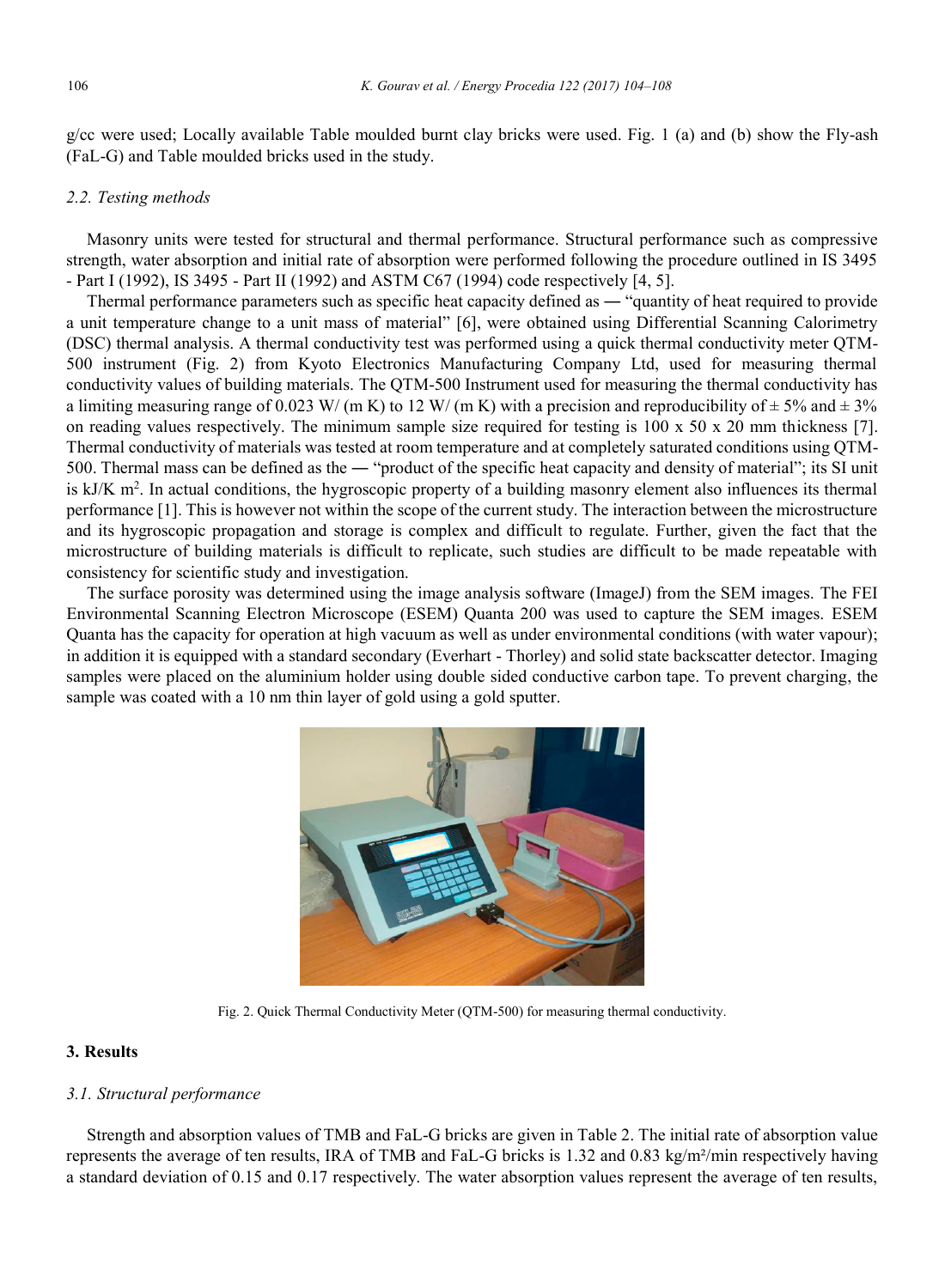water absorption of TMB and FaL-G bricks is 14.82 and 14.53 % respectively. The compressive strength value representing the strength characteristic is the average of 6 bricks, the compressive strength of TMB and FaL-G brick is 10.66 and 9.81 MPa respectively.

| Table 2. Structural Properties: Absorption and strength characteristics values                                                                                                                                                                                                        |              |             |  |  |
|---------------------------------------------------------------------------------------------------------------------------------------------------------------------------------------------------------------------------------------------------------------------------------------|--------------|-------------|--|--|
| Characteristics                                                                                                                                                                                                                                                                       | TMB          | FaL-G       |  |  |
| Initial rate of absorption, IRA $\frac{\text{kg}}{m^2}{\text{min}}$                                                                                                                                                                                                                   | 0.83(0.17)   | 1.32(0.15)  |  |  |
| Water absorption $(\%)$                                                                                                                                                                                                                                                               | 14.53 (1.29) | 14.82(0.45) |  |  |
| Compressive strength (MPa)                                                                                                                                                                                                                                                            | 9.81 (0.96)  | 10.66(1.58) |  |  |
| $(\&\,C_{i+1},\,C_{i+1},\,C_{i+1},\,C_{i+1},\,C_{i+1},\,C_{i+1},\,C_{i+1},\,C_{i+1},\,C_{i+1},\,C_{i+1},\,C_{i+1},\,C_{i+1},\,C_{i+1},\,C_{i+1},\,C_{i+1},\,C_{i+1},\,C_{i+1},\,C_{i+1},\,C_{i+1},\,C_{i+1},\,C_{i+1},\,C_{i+1},\,C_{i+1},\,C_{i+1},\,C_{i+1},\,C_{i+1},\,C_{i+1},\,$ |              |             |  |  |

(\*Standard deviation values in parenthesis)

#### *3.2. Thermal performance*

Thermal properties of masonry units measured for TMB and FaL-G bricks are given in Table 3. The value of density of TMB is high compared to FaL-G bricks. As such the surface porosity value of the FaL-G is 20.46% and has a standard deviation value of 3.31; similarly, TMB has a range of  $20\% - 32.17\%$ ; this variation is due to the quality maintained during manufacturing of bricks. The specific heat capacity of the FaL-G is lower than that of TMB bricks, which regulate heat storage and flow through masonry units. The TMB has a higher thermal mass compared to a FaL-G brick. The thermal mass depends on the density and specific heat capacity of the masonry units, where property can be controlled and designed by varying the density of the materials. The thermal conductivity of the materials plays a major role in regulating the heat transfer through the masonry units. It can be measured at two extreme conditions, viz. for completely dry and completely saturated materials. It is well known that thermal conductivity at saturated conditions will be greater than at dry conditions. Similar results were obtained for the TMB and FaL-G brick in the current study as shown in Table 3.



Fig. 3. Scanning Electron Microscope image of (a) TMB and (b) FaL-G

| Characteristics                   | TMB                  | FaL-G              |
|-----------------------------------|----------------------|--------------------|
| Average Density $(g/cc)$          | 1.775                | 1.650              |
| Specific heat capacity $(J/kg K)$ | 1020.5 (20.83)       | 930.9 (6.16)       |
| Surface porosity $(\% )$          | $20 - 32.17$         | 20.46(3.31)        |
| Thermal mass $(kJ/K \text{ m}^2)$ | $1.81 \times 10^{6}$ | $1.54 \times 10^6$ |
| Thermal conductivity $(W/m K)$    |                      |                    |
| Dry condition                     | 0.564(0.031)         | 0.856(0.038)       |
| Saturated condition               | 1.668(0.154)         | 2.144(0.054)       |

Table 3. Thermal Properties: Density, specific heat capacity, thermal mass and thermal conductivity values

(\*Standard deviation values in parenthesis)